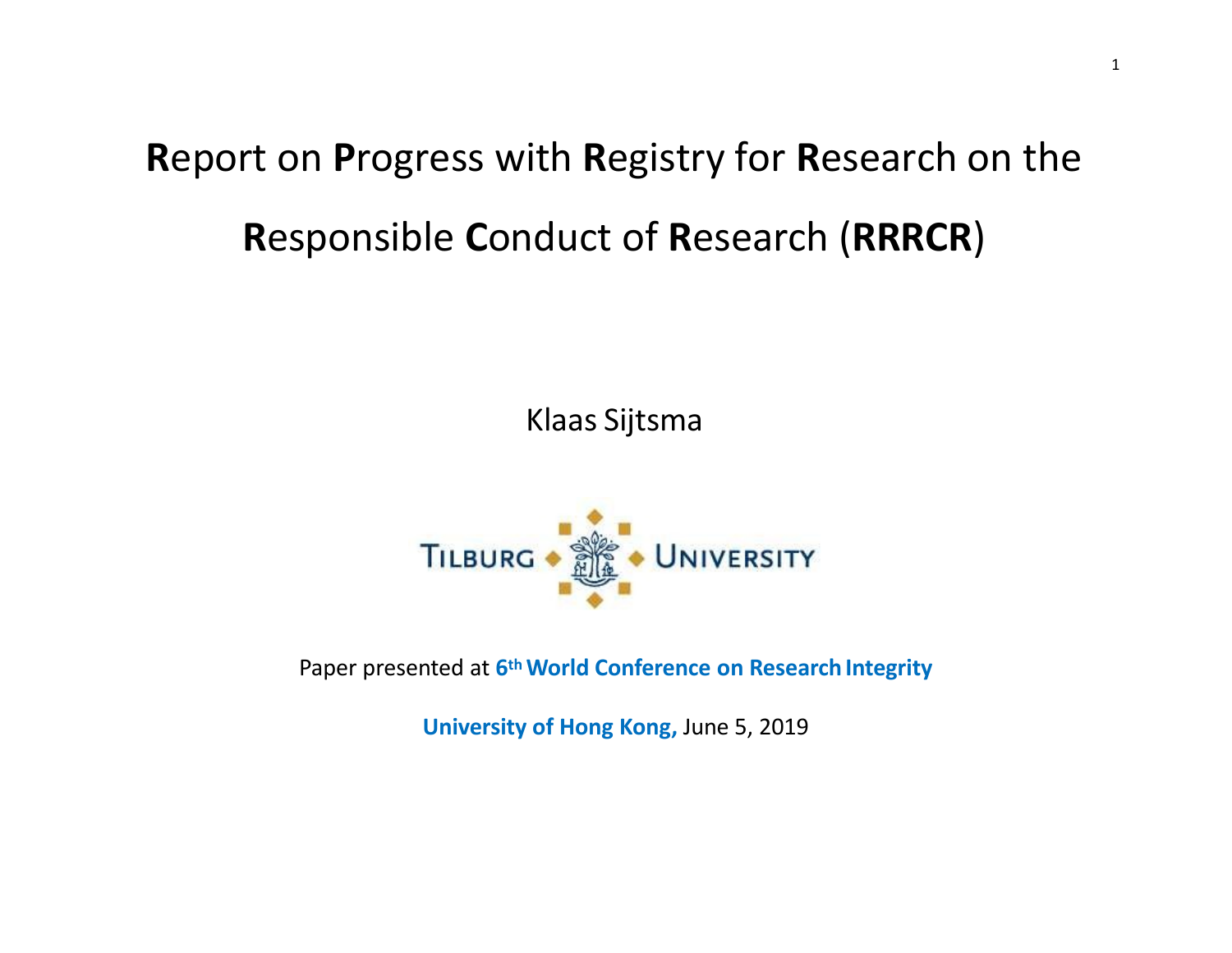Who am I (that is, What do I do)?

- 1997—Present Full professor of Methods of Psychological Research, Tilburg University (TiU)
- 2000—2010Head Department of Methodology and Statistics, TiU
- 2010—2011 President of the Psychometric Society
- 2011—2017 Dean of the School of Social and Behavioral Sciences, TiU
- 2011—Present As administrator involved in <sup>a</sup> couple of integrity scandals

And so on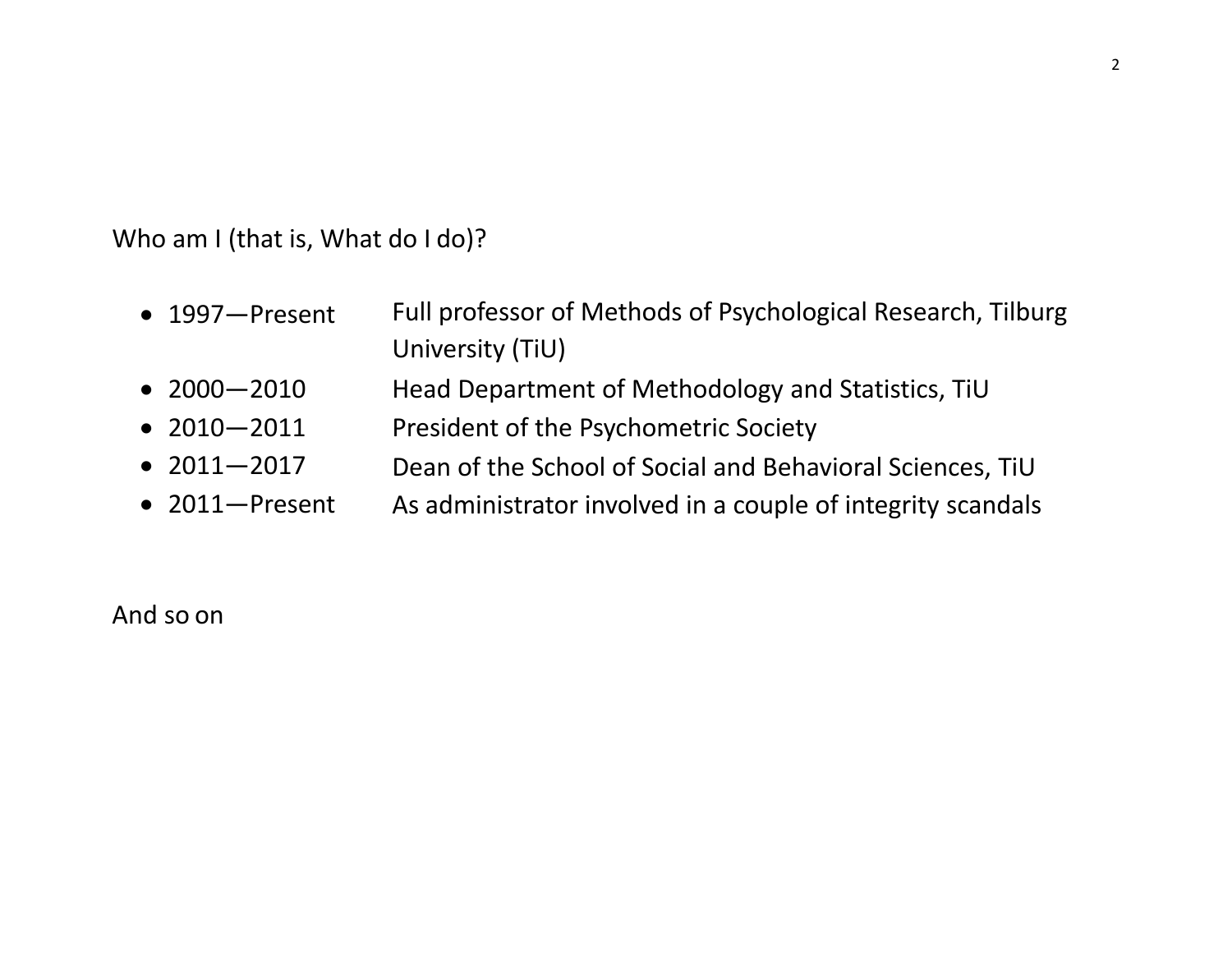# **Why preregistration?**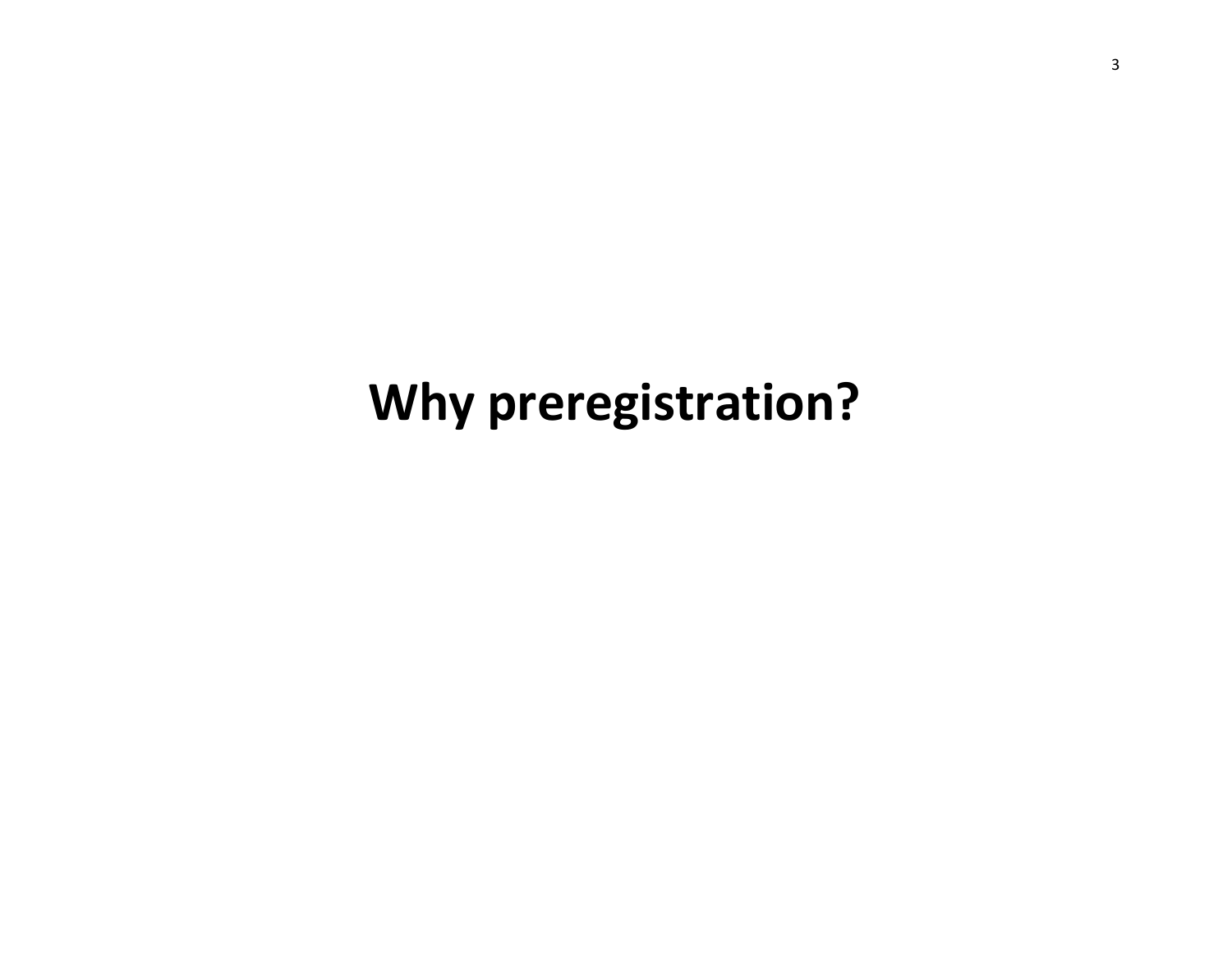



Weather forecasting:

- "Predicting" *yesterday's* weather is no big deal, but you can learn <sup>a</sup> lot from studying the weather in the previous period, e.g., look for patterns that repeat and the conditions that repetitions share; **inductive** process, may give rise to theories
- From theories deduce hypotheses, and empirically test the hypotheses; aim is to improve predicting *tomorrow's* weather; **deductive** process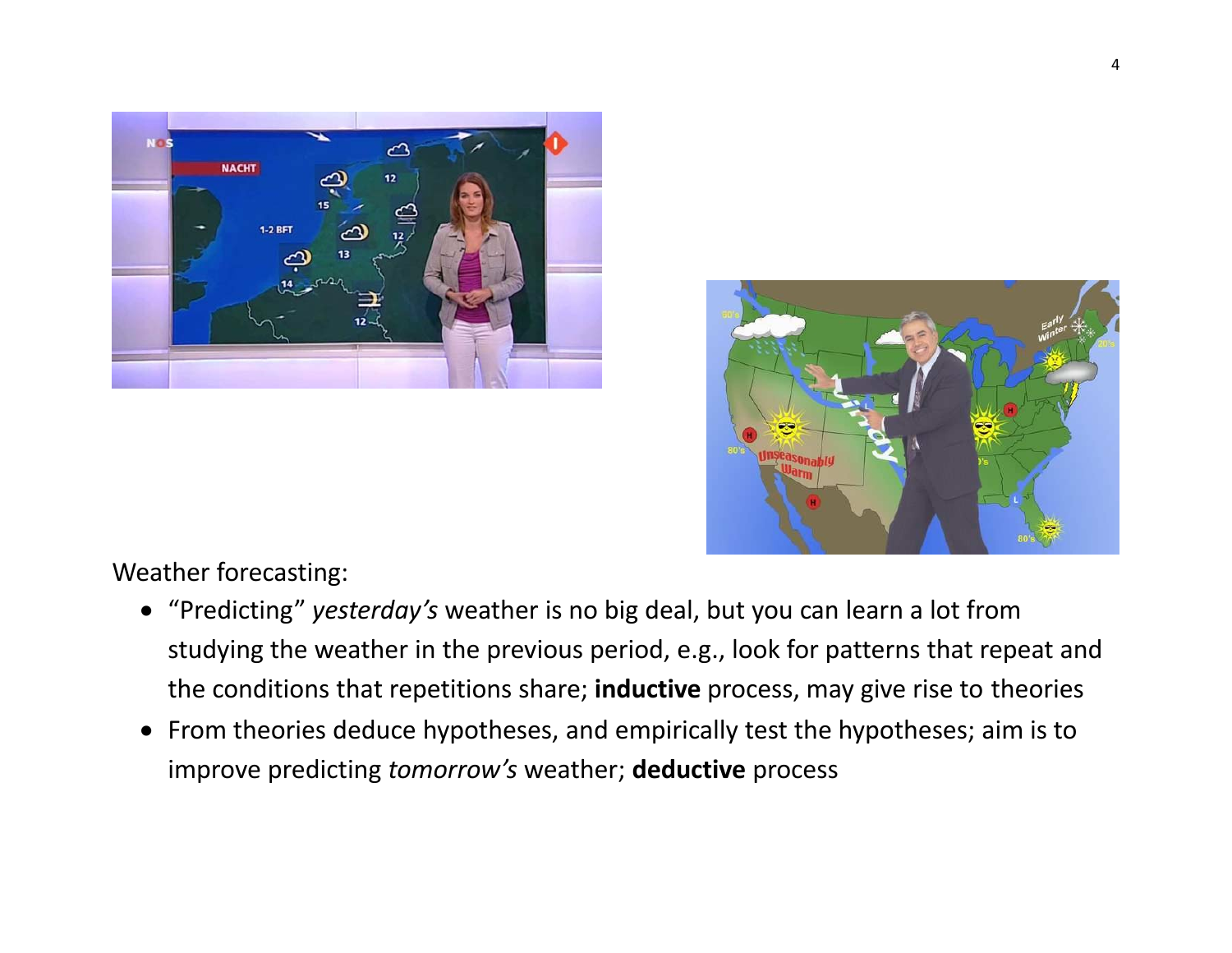### Reichenbach (1938)

**Context of discovery** (of knowledge): Refers to the psychological thought processes as they actually occur in scientific discovery or inference. The way **existing "data"** enable

- A meteorologist to infer <sup>a</sup> theory about weather systems
- A health researcher to discover relations between variables

**Context of justification**: Refers to logical analysis of the truth of the "knowledge" discovered, involves scientific procedures for establishing the (empirical) validity of <sup>a</sup> prediction. Concretely,

- The correctness of the prediction of the weather in the next ten days
- The resilience of the hypothesis when faced with newly collected data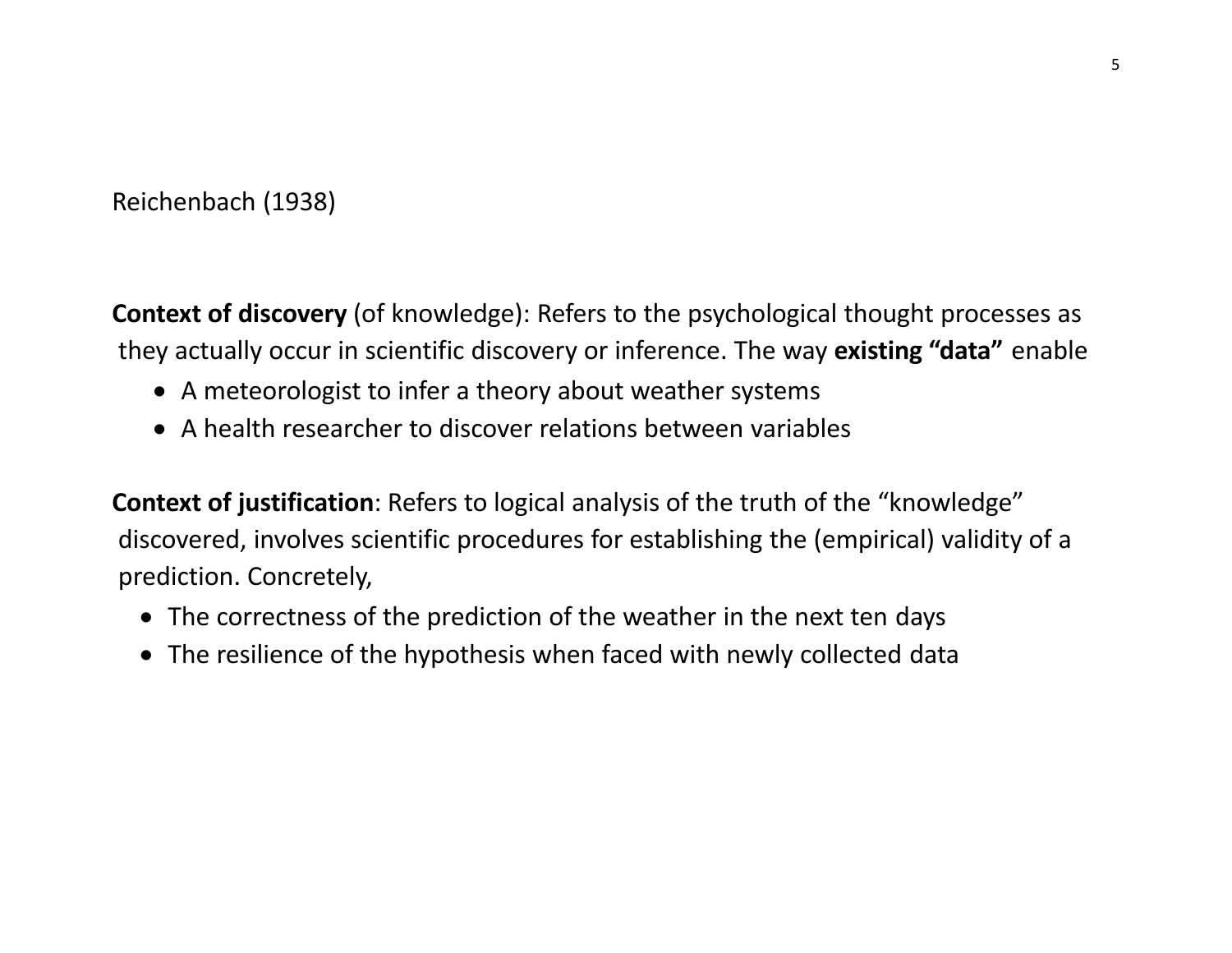Nosek, Ebersole, DeHaven, & Mellor (2018)

Nosek, B. A., Ebersole, C. R., DeHaven, A. C., & Mellor, D. T. (2018). The preregistration revolution. *PNAS*, *115*, 2600‐2606.

**Postdiction**: Generating new ideas based on **existing** data, exploring patterns that support an idea or generate <sup>a</sup> new idea; that is, **exploration** to generate hypotheses

**Prediction**: Testing hypotheses inspired by existing data in **newly** collected data, using

- Frequentist approach: Test null hypothesis against alternative hypothesis
- Bayesian approach: Identify the hypothesis that receives most support from data

Notice:

Data are noisy, contain many unexpected and unrepeatable signals; **exploration** finds those signals and takes them seriously; see Ioannidis (2005)

Ioannidis, J. P. A. (2005). Why most published research findings are false. *PLoS Med*, *2*(8), e124.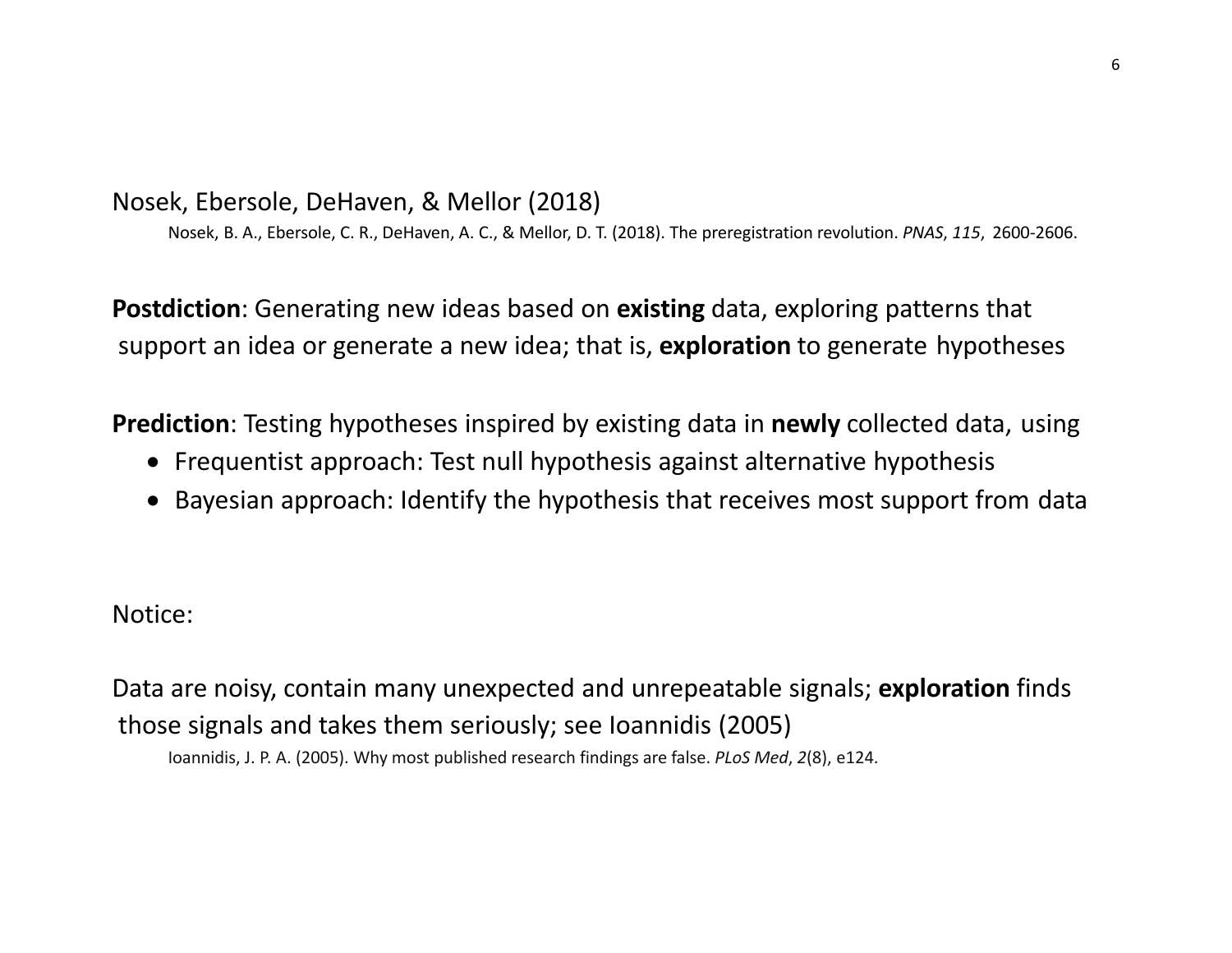**Preregistering** your research—committing yourself to an *<sup>a</sup> priori* plan—limits your possibilities to present results as if you predicted them when you actually found them by **exploring** your data

Goals:

- Self-protection: temptation to play with your data is irresistible
- Publish results for what they are; context must be made explicit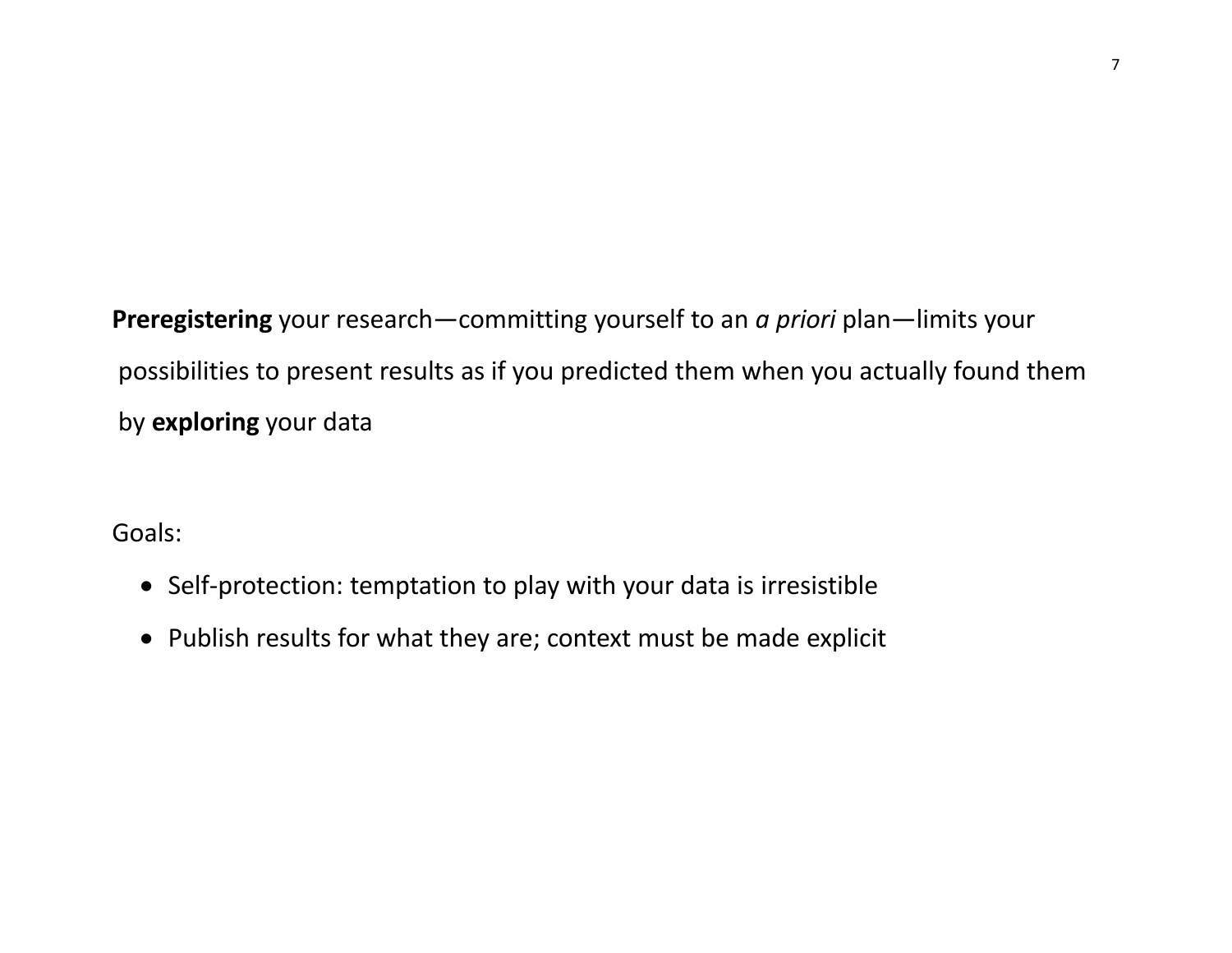Item from **statistics exam** contains options illustrating data exploration with the purpose of making hypothesis testing look like prediction when in fact it is not:

- 24. A researcher expects that the mean anxiety level is greater than 25 (H<sub>1</sub>:  $\mu_X > 25$ ), so that the null hypotheses is H<sub>0</sub>:  $\mu_X \leq 25$ . In a sample, she finds  $M = 23$ . Based on the sample results, the researcher should
- a. Replace the alternative hypothesis by H<sub>2</sub>:  $\mu_X$  < 25 and then test H<sub>0</sub>:  $\mu_X \ge 25$  against  $H<sub>2</sub>$
- b. Given the sample results, replace <sup>a</sup> one‐sided test by <sup>a</sup> two‐sided test
- c. Refrain from testing and draw <sup>a</sup> conclusion based on the sample alone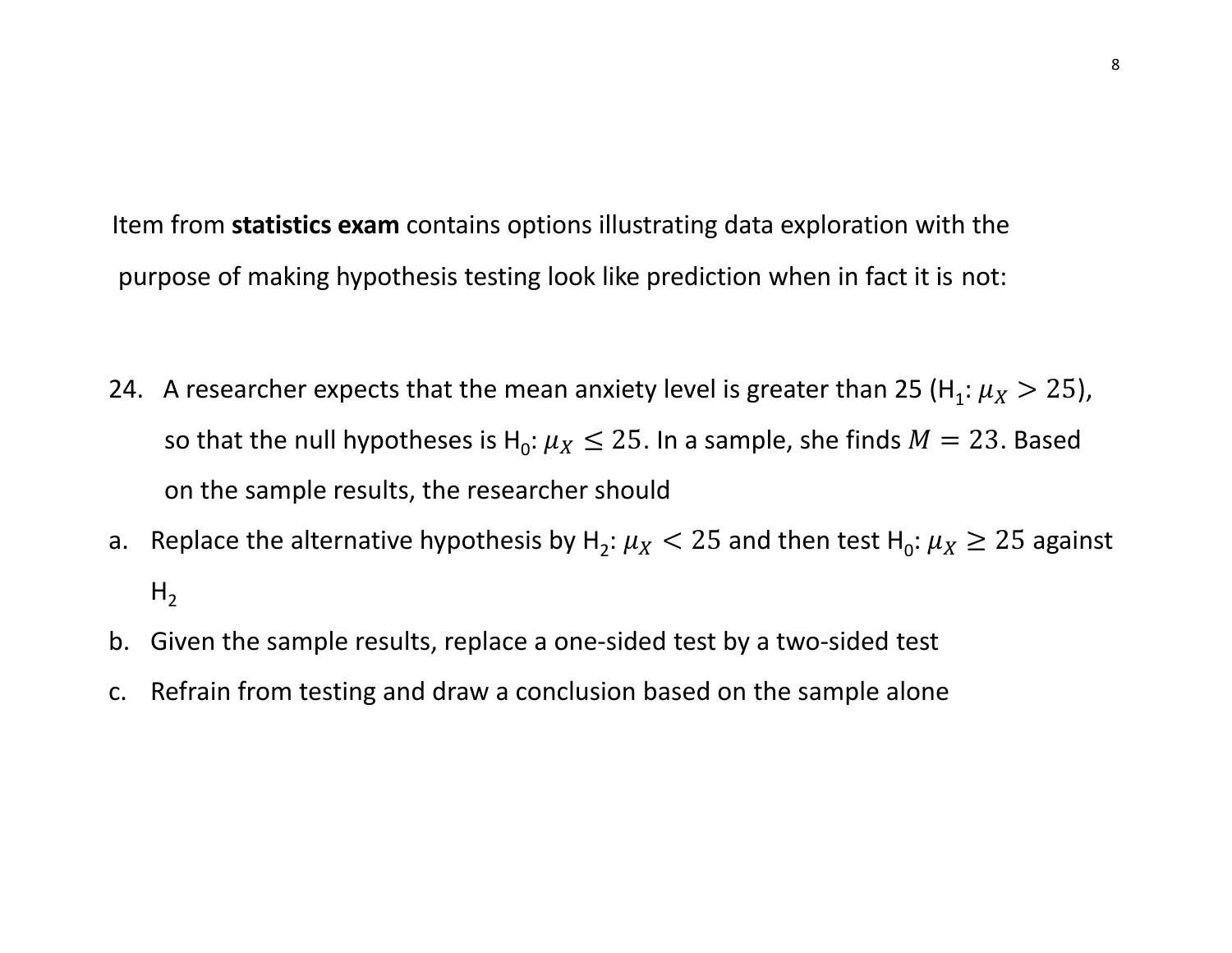## **Amsterdam Agenda**

### Establish <sup>a</sup> *Registry for Research on the Responsible Conduct of Research* (RRRCR)

Registration should at least contain 6 key elements outlined in the Amsterdam Agenda:

- **Problem**. Shortcomings one addresses, e.g., selective reporting, misuse of statistics
- **Impact**. Estimate of impact of shortcomings on trustworthiness research, responsible use of research funds, etc.
- **Intervention**. How plan to address identified shortcomings? E.g., quality checks, training, encouragement responsible behavior
- **Hypothesis or Anticipated Outcomes**. Changes expected as result of intervention
- **Assessment**. How does one plan hypothesis testing and assessing whether outcomes are as expected
- **Data sharing**. How data, qualitative and quantitative, will be shared

After registration, upload full study protocol, data‐analysis plan, data set, and reports describing results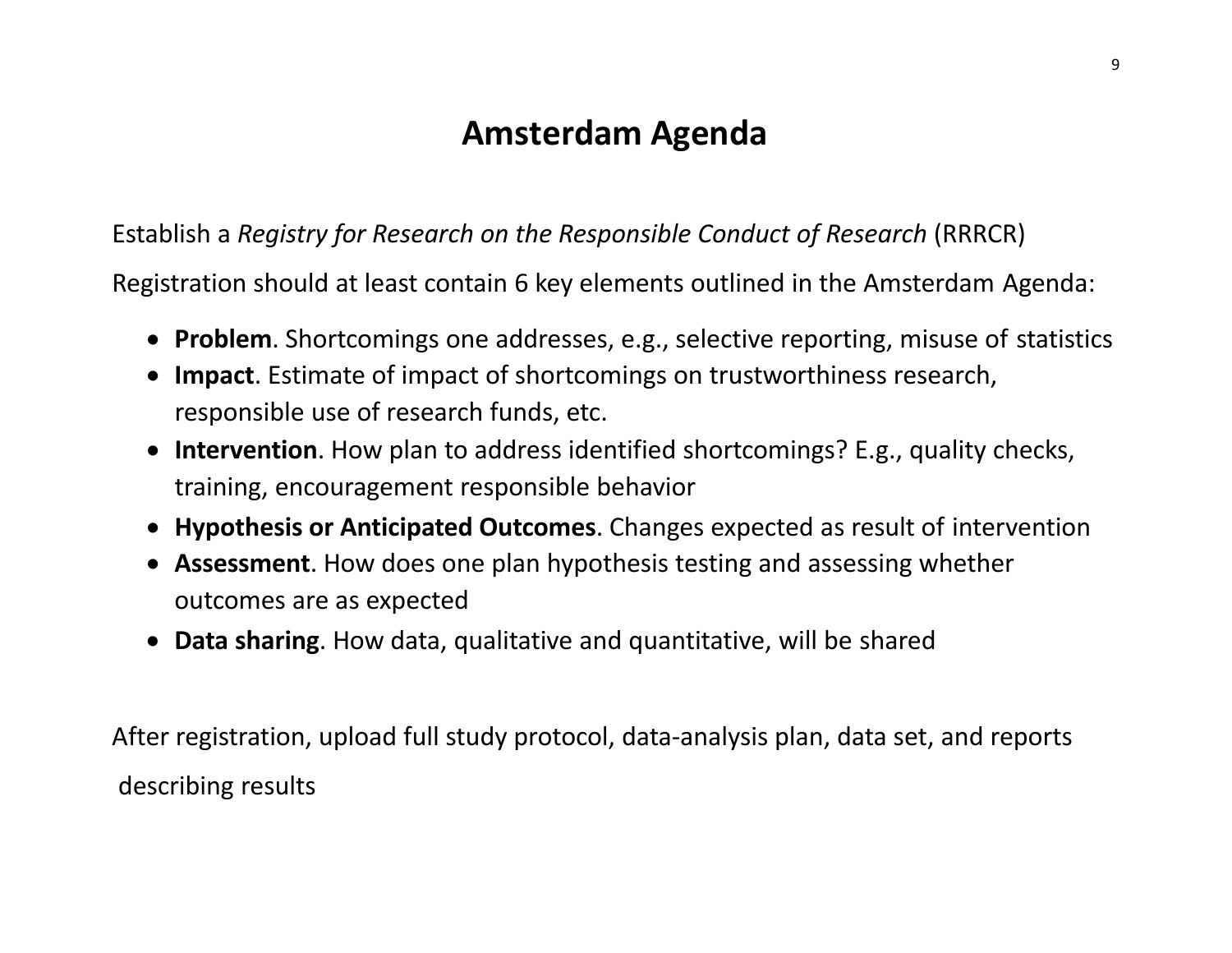## **What are we going to do?**

Provide you with feedback on the degree to which the Amsterdam Agenda resonated

among researchers; that is, **You!**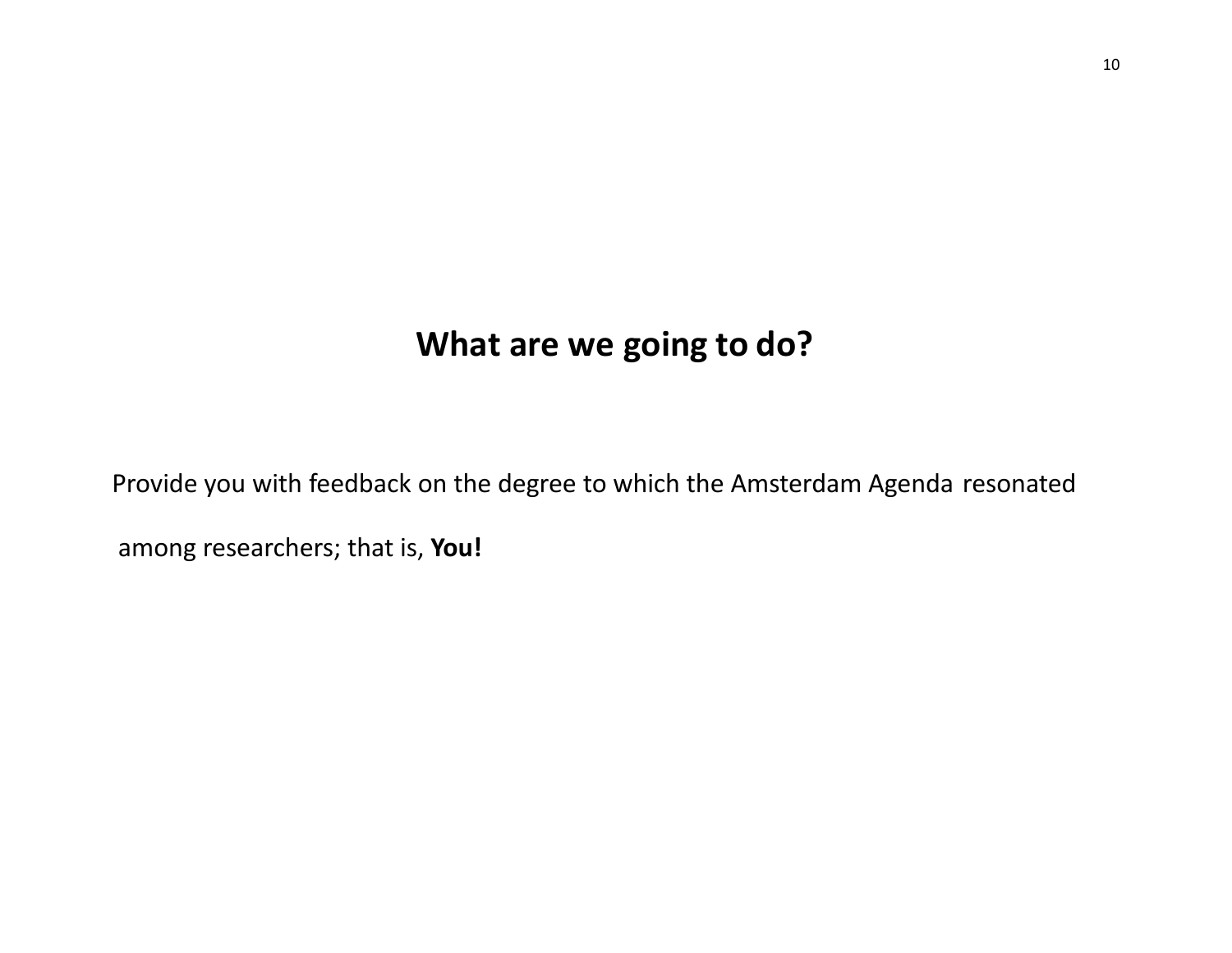**Data** come from registration files for 6<sup>th</sup> WCRI (24 April 2019, probably not final)

#### Independent Variables

- **Presentation Mode** (1 <sup>=</sup> paper, 2 <sup>=</sup> poster)
- **Early Career Scholar** (0 <sup>=</sup> No, 1 <sup>=</sup> Yes)
- **Topic** of paper/poster (9 topics: 1—Manag Conduct; 2—Cult. Diff. Res; 3—ResConRes Education; 4—Improv Transp; 5—Replic, Reprod, ResWaste; 6—Assess Res & Researchers; 7—QRPs; 9—Publ Ethics; 24—Integ Innov & Impact)
- **Category of research** (1 <sup>=</sup> Qualitative, 2 <sup>=</sup> Quantitative, 3 <sup>=</sup> Descriptive)
- **Continent** presenter (6 continents)
- **Discipline** (8 disciplines: 1—Ethics, Integrity, Data Quality; 2—Exact Sciences; 3—Human Sciences; 4—Library, Information; 5—Medicine, Health; 6—Publishing, Journals; 7—Governance, Funding, Support; 8—Non‐Academic)

Dependent Variables

- **Preregistration** (0 <sup>=</sup> No, 1 <sup>=</sup> Yes)
- **Registry** (1 <sup>=</sup> RRRCR; 2 <sup>=</sup> OSF; 3 <sup>=</sup> Other)
- **Completeness** (0 <sup>=</sup> 0 entries; 1 <sup>=</sup> 1—4 entries; 2 <sup>=</sup> 5—6 entries; 8 <sup>=</sup> Wrong URL; 9 <sup>=</sup> Diff Title; 10 <sup>=</sup> No Info; 11 <sup>=</sup> Request Sign In / Access)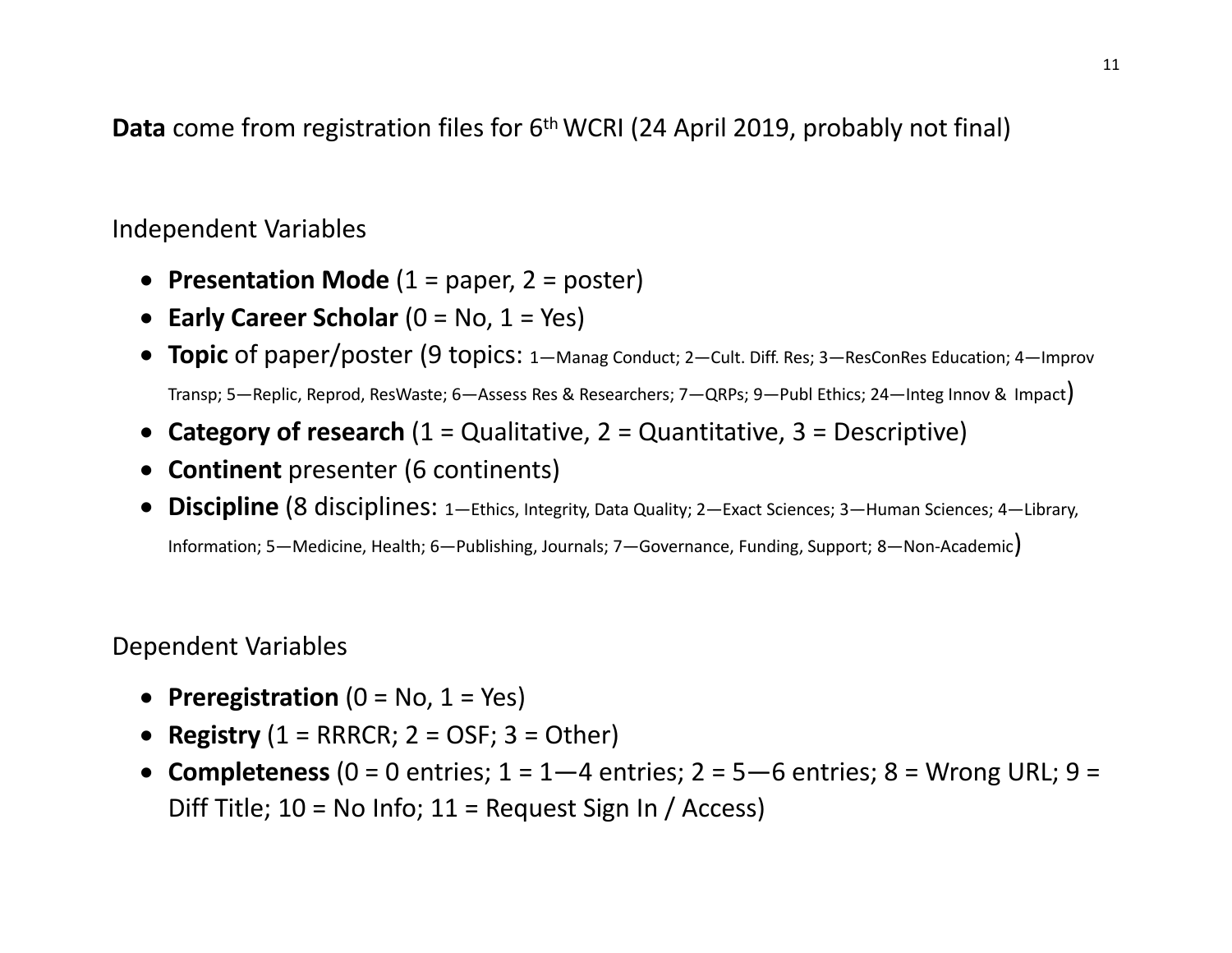### $N = 308$  papers and posters (24 April 2019), Frequencies Dependent Variables

|                 | RespCat      | #                       | 8/308                   | 8/56                    |
|-----------------|--------------|-------------------------|-------------------------|-------------------------|
| Preregistration | No           | 250                     | 81                      |                         |
|                 | Yes          | $58*$                   | 19                      |                         |
| Registry        | <b>RRRCR</b> | 21                      | 7                       | 37                      |
|                 | <b>OSF</b>   | 20                      | 6                       | 36                      |
|                 | Other        | 15                      | 5                       | 27                      |
|                 | None         | 252                     | 82                      |                         |
| Completeness    | 0 entries    | $\mathbf{2}$            | $\mathbf 1$             | $\overline{\mathbf{4}}$ |
|                 | 1-4 entries  | $7\phantom{.}$          | $\mathbf{2}$            | 12                      |
|                 | 5-6 entries  | 14                      | $\overline{\mathbf{4}}$ | 25                      |
|                 | No Info      | $7\phantom{.}$          | $\overline{2}$          | 12                      |
|                 | Diff Title   | $\overline{\mathbf{2}}$ | $\mathbf 1$             | $\overline{\mathbf{4}}$ |
|                 | Req Sign In  | 10                      | 3                       | 18                      |
|                 | Wrong URL    | 14                      | $\overline{\mathbf{4}}$ | 25                      |
|                 | None         | 252                     | 82                      |                         |

**58\*: 2 participants provided no further information, hence columns Regis and Compl add to 56**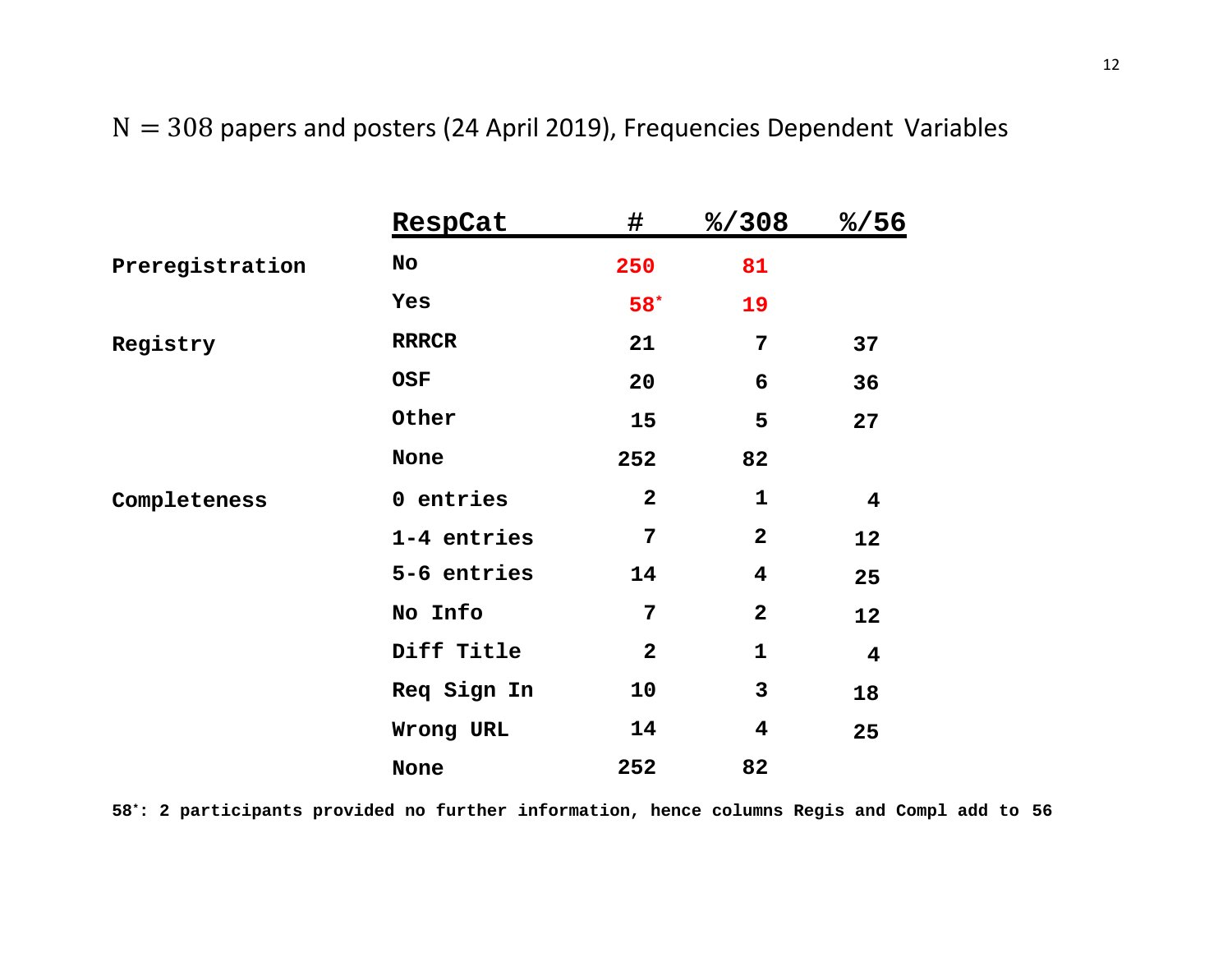## **Conclusions**

- 19% (58) of the 6<sup>th</sup> WCRI participants preregistered; 81% did not
- Of 58 participants who preregistered,
	- o 56 provided information about registry and completeness of preregistration; of them
	- o 41 used RRRCR/OSF; basically, the same thing
	- o 21 provided info on at least 1/6 entries of the Amsterdam Agenda, 14 of them on 5—6 entries
	- o 24 provided URLs requiring to sign in or that led to another (irrelevant) site, such as <sup>a</sup> general statement of <sup>a</sup> university about research integrity

**Homework** for next conference: **everybody preregister**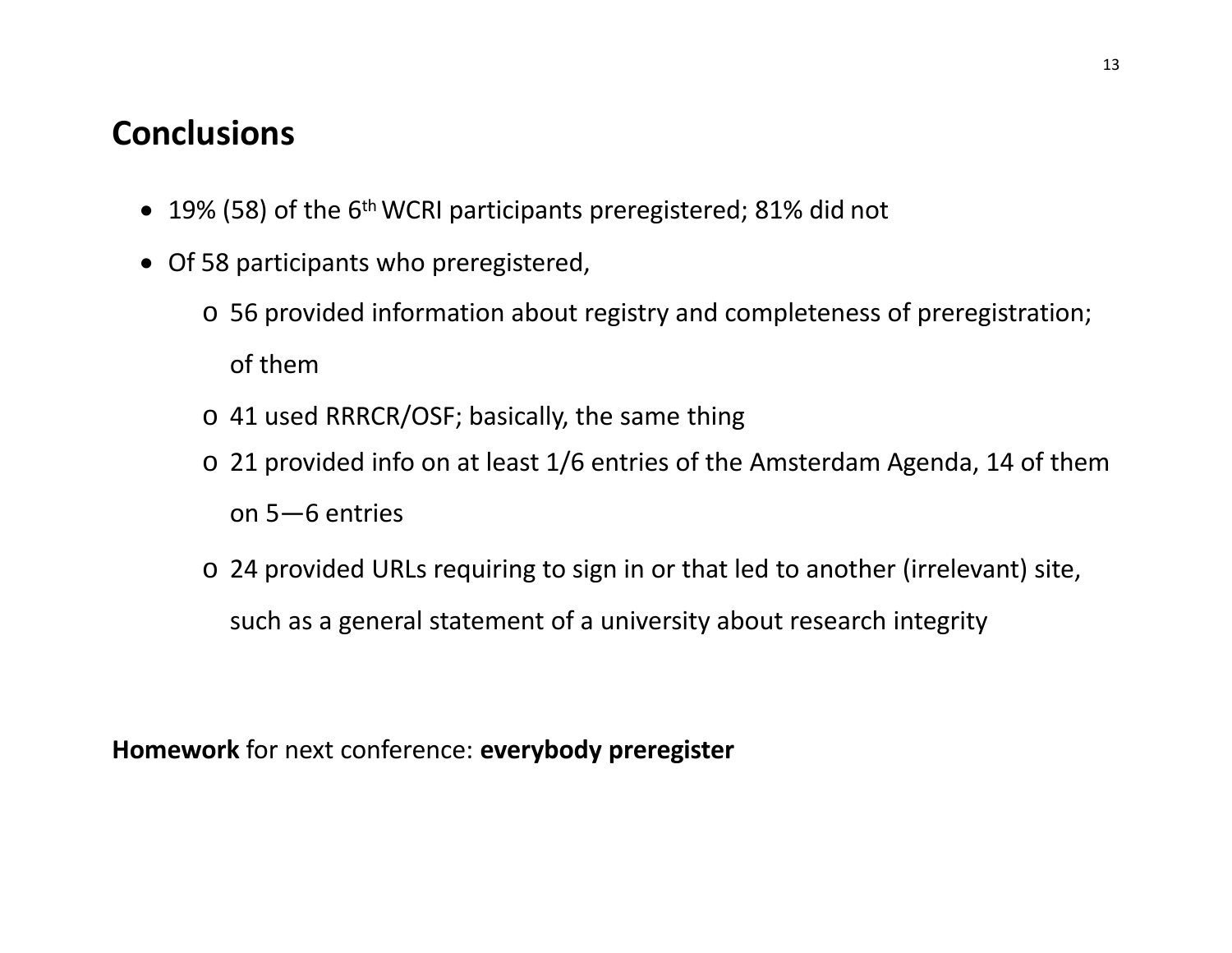|            |                      | Preregistered |      |      |                             |
|------------|----------------------|---------------|------|------|-----------------------------|
|            |                      | %No           | %Yes | $\#$ |                             |
| Category   | Qualitative          | 77            | 23   | 82   |                             |
|            | Quantitative         | 74            | 26   | 125  |                             |
|            | Descriptive          | 96            | 6    | 101  | opinion, review, case study |
|            |                      |               |      |      |                             |
| Discipline | Ethics, Integrity    | 92            | 8    | 76   |                             |
|            | Exact Sciences       | 80            | 20   | 20   |                             |
|            | Human Sciences       | 73            | 27   | 55   |                             |
|            | Library, Information | 87            | 13   | 8    |                             |
|            | Medicine, Health     | 76            | 24   | 112  |                             |
|            | Publishing, Journals | 94            | 6    | 16   |                             |
|            | Governance, Funding  | 80            | 20   | 15   |                             |
|            | Non-Academic         | 67            | 33   | 3    |                             |

#### **Conclusions:**

- No difference between Qualitative and Quantitative
- Guidelines needed for Descriptive Research?
- $\bullet~$  Little preregistration for Ethics and Integrity background; however,  $51\%$  of the presentations there are Descriptive (not tabulated)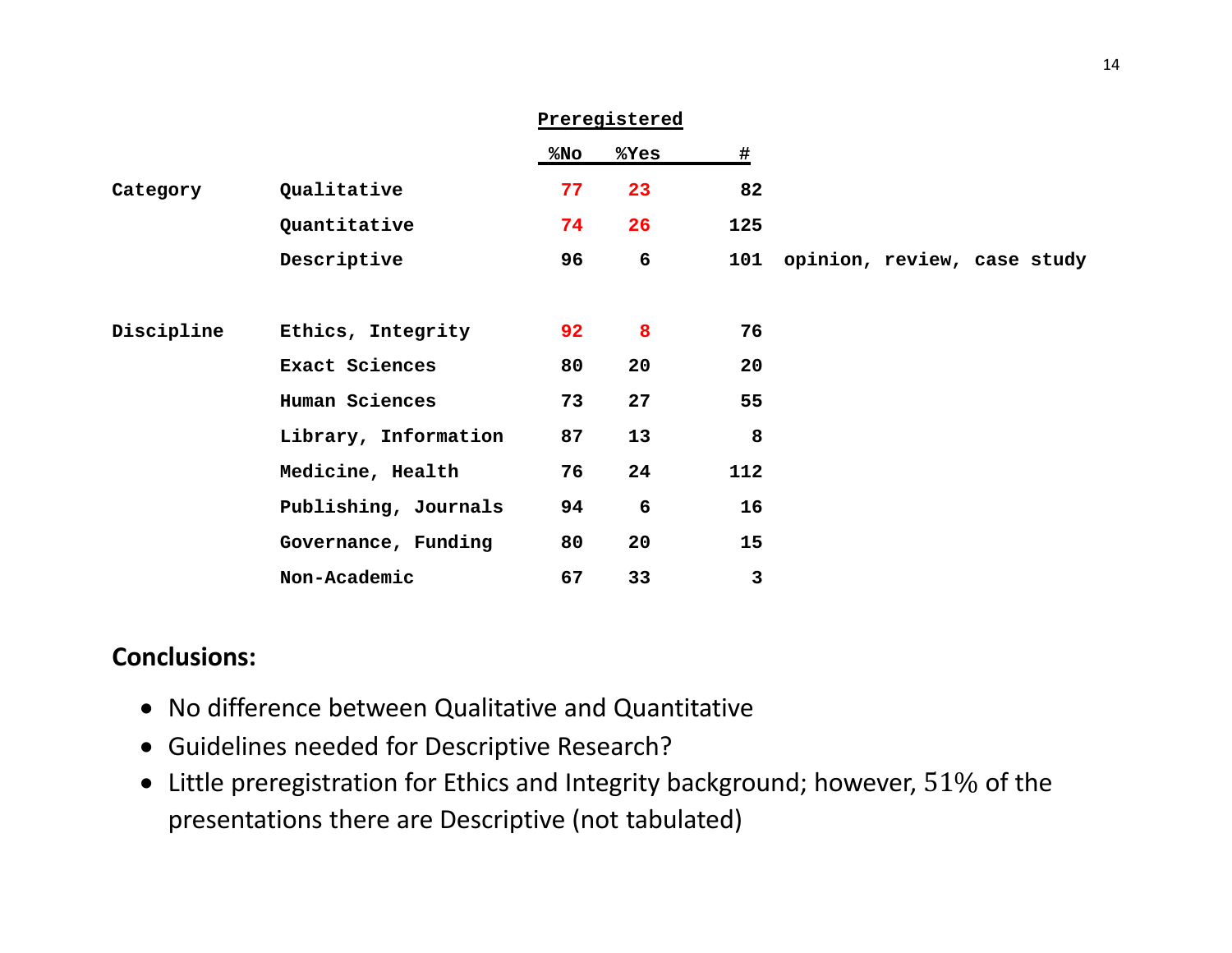## **Main Conclusions**

- 19% preregistration may look modest, **but it is <sup>a</sup> start!**
- **Similar results** were found for
	- o clinical trials reported in Top 5 General Medicine Journals (Ioannidis, Caplan, & Dal‐Ré, 2017): 9 of 67 studies were "perfectly reported"
	- o absence preregistering changes in research published in *Psych.Science* (article not published yet)
- Preregistration involves <sup>a</sup> working routine **completely different** from what we are used to; takes discipline and time; training, job requirement?
- Preregistration must become routine in **academic education**; students pick it up easily, because they do not have <sup>a</sup> routine they first have to shake off
- **•** I found the 6 key elements outlined in the Amsterdam Agenda not **unambiguous**, and had difficulty defining them for my own study
- **We need to improve ourselves for the next conference: 7th WCRI**